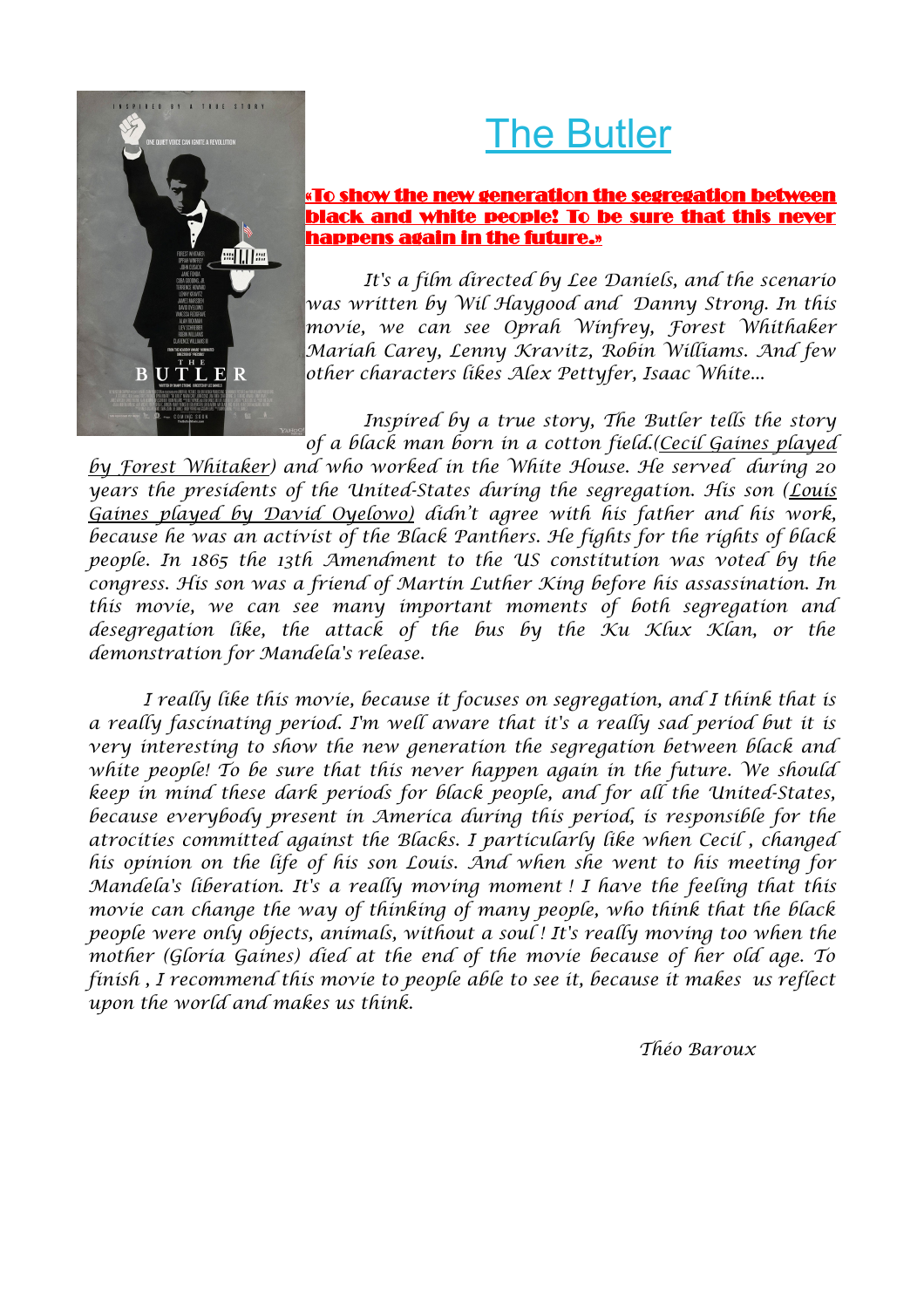## *The Butler*



What happened in America in the twentieth century.

This movie was produced by Lee Daniel and he had been written by Danny Strong. He released in 2013. The main actors are: Forest Whitaker (Cecil Gaines), Oprah Winfrey (Gloria Gaines), David Oyelowo (Louis Gaines, the elder), Isaac White (Charlie Gaines, the youngest son), Yaya DaCosta (Carol Hammie, Louis' girlfriend).

At the beginning, we see Cecil Gaines, when he was a child in a cotton field with his dad and his mother. He grew up on this field. Later, he decided to leave the field after that Annabeth Westfall (field's director) taught him to be a "house nigga". After, Cecil will wander on the streets, he's a poor men. One day, when he was hungry, he broke a bakery's glass to steal a cake, this moment is a turning point in Cecil's life because he met a men who taught him to be a butler. After that, he had an opportunity to work in the White House, He accepted and he worked here all his life. He knew too many Presidents.

If I can give my opinion, I said that it's a very good film. Why? I'll tell you why. This movie talk about the segregation in the Twentieth century. I found this movie very realist and he perfectly resumes the black people fight. Indeed, the discriminations are showed about black people and this film help us to realize the racism horrors and he denounce them.

The plot takes place in America, and we learn some many things about the country's story. This film is a film to show on the schools to the children realize what happened in America, and the humanity needn't to live through again this events. I think, now, the humanity had evolve. I hope never live this events and I hope never come back in the past.

This film included suspense because we don't know how will finish the story. I recommend this film because I think that it's a spirit opening.